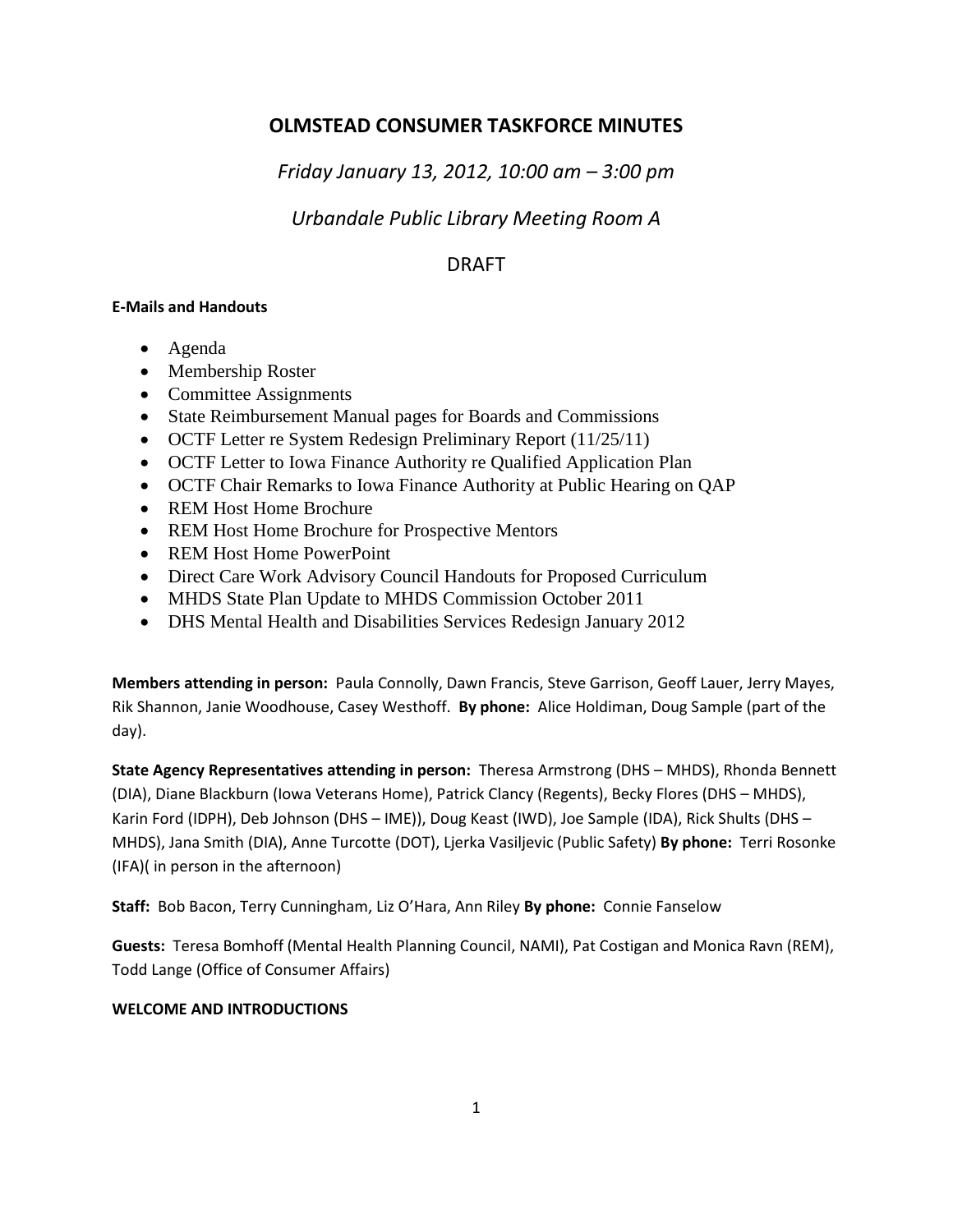The meeting opened at 10:05. Acting Chair Geoff Lauer welcomed members and guests and noted a quorum was not yet present. Past Chair Jerry Mayes thanked Geoff for taking leadership of the Taskforce in the wake of Jerry's health issues.

#### **APPROVAL OF THE MINUTES FROM NOVEMBER 2, 2011**

The minutes were not available.

#### **TASKFORCE HOUSEKEEPING ITEMS**

Geoff Lauer briefly reviewed the Olmstead Consumer Taskforce mission to raise awareness of, advocate for, and monitor compliance with the principles of the U.S. Supreme Court's *Olmstead* decision. This year, the Taskforce's priorities are in the area of accessible and affordable housing, integrated employment for people with disabilities, and development and training of the direct care workforce. The Taskforce may deal with other issues, but these are to be the principal focus.

A roster of Taskforce members was distributed. Please check contact information and notify Becky Flores of any changes.

Jerri Sloan has recently resigned from the Taskforce, and a letter acknowledging her contributions should be sent. The Taskforce now has 19 members. Carrie England, who was unable to attend due to illness, wants to remind Taskforce members of the importance of recruiting new members. Please let Geoff know of any prospective candidates. Each Taskforce member will receive an application to share. Seven members' terms expire in 2012, Jerri has resigned, and one person's status is jeopardized due to his low attendance.

The March meeting is the annual meeting at which officers will be elected. Individuals interested in running should contact Carrie and also let Becky Flores know. (Nominations can also be made from the floor.)

Geoff noted that the bylaw revisions regarding term limits on membership were never adopted last year, so under current bylaws, all members whose terms expire at the March 2012 annual meeting are eligible to apply to serve an additional term. Bylaw changes on this matter will be addressed later today.

Becky Flores stated that the reimbursement information previously emailed to members should be ignored. The correct information was distributed at the meeting and will be mailed to those not attending in person. Contrary to the emailed information, volunteers serving on boards and commissions can get reimbursed for meals regardless of whether they stay overnight for a meeting. Doug Sample stated that he repeatedly fails to get reimbursed, regardless of frequent emails to DHS. Geoff stated that he will try to assist in addressing the situation.

Geoff briefly reviewed some significant Taskforce correspondence sent since the last meeting. Per the recommendations of the Taskforce, a letter was sent to the Interim Legislative Committee on Mental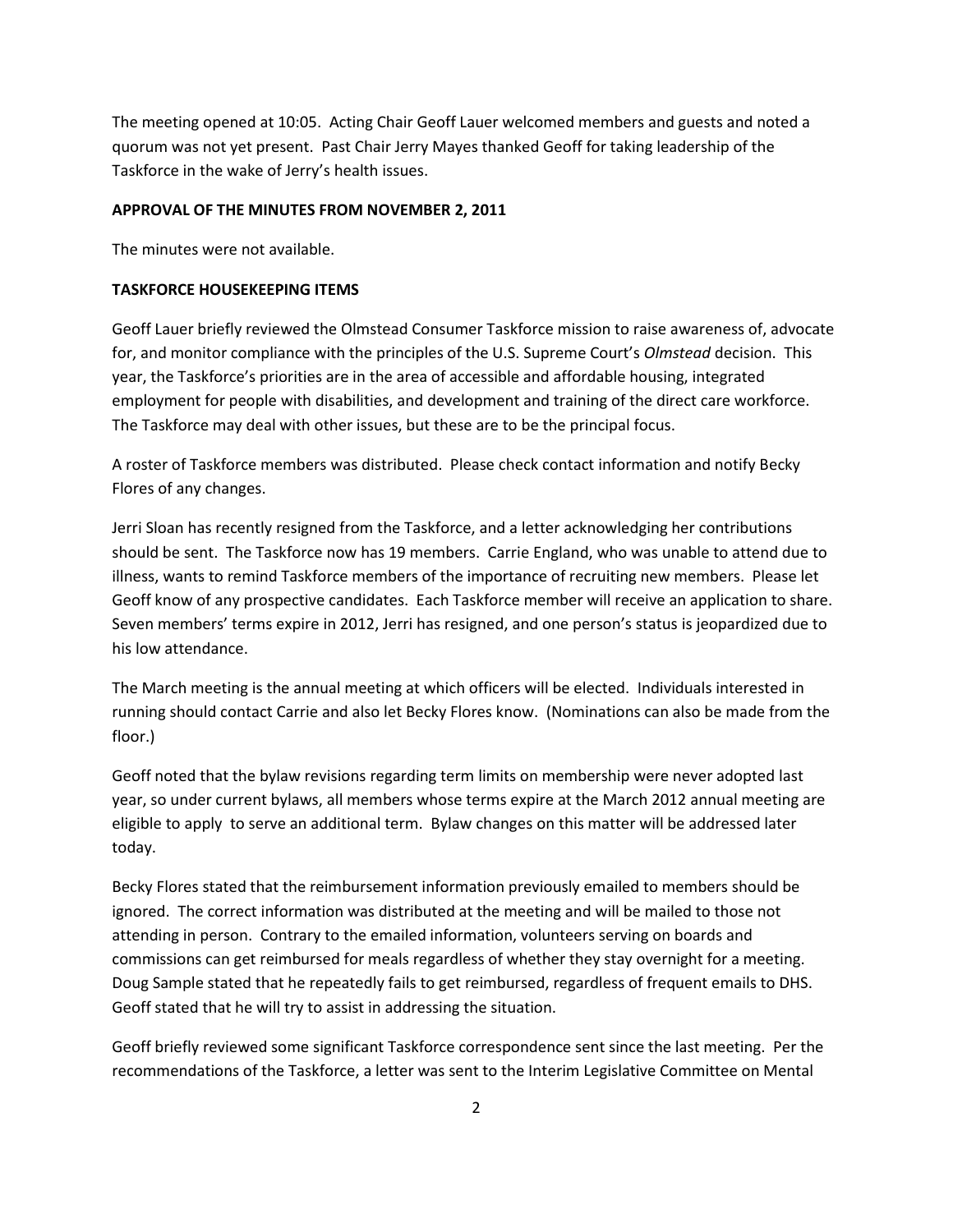Health and Disability Services Redesign, supporting the final report of the Department of Human Services with one important exception: the Taskforce believes that the array of core services that should be available to all Iowans should be confined to best practices that are fully consistent with Olmstead principles. This would not include older service models like facility-based employment and intermediate care facilities for people with ID.

The second set of communications pertained to the Iowa Finance Authority's draft 2012 Qualified Allocation Plan for the disbursement of low income housing tax credits. The draft as first published omitted important scoring incentives to developers to pledge that 100% of units in their proposed projects would be fully accessible. In past years such incentives have resulted in the development of hundreds of units accessible to people with disabilities. The Taskforce sent a strong letter of protest to IFA, reminding the Authority of the State's obligation to foster compliance with the Olmstead decision, and of the important role that publicly assisted housing plays in community integration. Geoff planned to testify in person at the public hearing on 11/22/11, but was unable due to the imminent birth of his baby daughter.

#### **HOUSING PRIORITY PRESENTATION**

Expansion of housing opportunities for people with disabilities is a priority for the Taskforce, and two guests from REM Iowa were invited to share information on a program innovation related to housing. Pat Costigan, Regional Director of HCBS Services for Central and East Iowa, and Monica Ravn, who coordinates the new Host Home program, presented information to the Taskforce. REM's parent company, Mentor Network, has operated host home programs for foster children and children at risk in other locations, and this was seen as a workable model for people with disabilities as well. MOSAIC also has a host home program and is encouraging people from MFP to explore this model. One MFP person has utilized a host home for over a year now.

At the foundation of the program is the importance of human relationships and the home environment. Host Home matches the individual with a disability with an individual willing to serve as caregiver ("mentor"), in the caregiver's home. There are few specific requirements for mentors—the important principle is that he or she needs to be a good match in terms of lifestyles and personal interest. There is no age limit. Choice is also important; both parties have to make many decisions. REM considers a wide array of factors, including the community environment. The host home model stands out from others in the consistency of care it provides, in a natural setting. It is not diagnosis-based, working well for people with ID, brain injury, and mental illness. The ID and BI Waivers as well as Habilitation Services provide funding for host homes. As with Supported Community Living services, Quality Assurance standards are followed.

REM is in the early stages of program development. A few families are considering mentoring roles. REM screens mentors, engages in due diligence, contracts with them and provides follow-up support. Home modifications are funded, if necessary. While mentors are compensated, this is not likely to be their main motivation. The consumer's family and network of natural supports are not replaced, but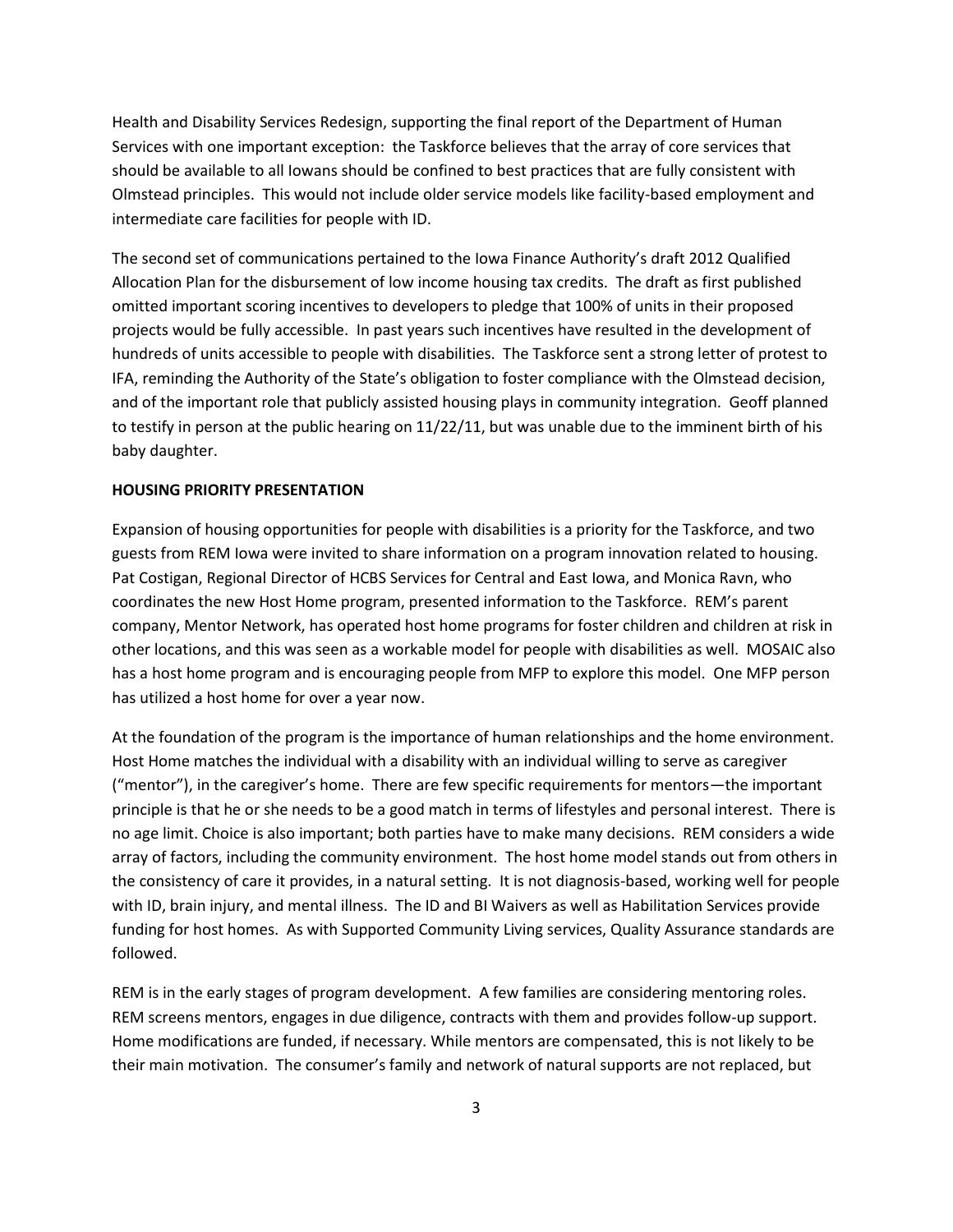augmented. REM also consults closely with other members of the caregiver's household to identify and address concerns. Crisis planning might include substitute mentors or crisis intervention professionals. Host homes may work well for individuals who have been living with their aging parents, who may be uncomfortable with the idea of supported community living services. More information and a video can be found at [www.remiowa.com.](http://www.remiowa.com/)

#### **DIRECT CARE WORKFORCE PRIORITY PRESENTATION**

Ann Riley of CDD presented information on the College of Direct Support (CDS) and the Direct Care Workers Advisory Council initiatives. CDS, which provides a comprehensive web based curriculum for direct support workers, is funded by the Money Follows the Person program. Meredith Field, also of CDD, is the administrator of CDS for Iowa. Both Meredith and Ann have been very involved in the Direct Care Worker Task Force and then the DCW Advisory Council. The Iowa Association of Community Providers recently received funding to register its provider members at no cost so that employees not serving MFP clients can access CDS training modules.

A recommendation of the Mental Health and Disability Services Redesign's work group on ID was that Iowa expand access to CDS statewide for all HCBS and facility-based providers. DHS accepted this recommendation in its final report. CDS uses adult learning principles, can link users to state-specific resources, provides pre- and post-tests, and allows providers to track employee training and results. The CDS curriculum is based on national skill standards and core competencies. The National Association of Direct Support Professionals has developed a national credentialing system. The ID Work Group recommended that Iowa align with the system, which requires the acquisition of competencies, mentoring, and letters of support from supervisors.

The system under development by the Advisory Council is in its early stages. The Council was preceded by a Task Force set up by the Legislature to develop recommendations on credentialing and training for all non-licensed paid workers in all long term service settings, except individuals providing services only to a family member. This includes everyone paid to provide support to someone with a disability, of any age, from a CNA to a transportation provider. The Task Force evolved into the Council. Two grants are supporting development of an Iowa standardized direct care curriculum. One grant from the Health Resources Services Administration helped develop the Home and Community Based curriculum and the second from the Department of Labor to community colleges is to develop and deliver modules on health monitoring and maintenance. Ann reviewed handouts with the Taskforce on the proposed curriculum. A mandatory "Core Training" of six hours provides a basic foundation. People can then choose to seek one of several specialty endorsements, each with a required set of training modules. They may also pursue advanced training and certification as Community Living, Personal Support and Health Support Professionals.

The Council is working with six HCBS providers to test the HCBS training modules. It also hopes to reinstate provisions for a credentialing board in this session's IDPH appropriations, which were line-item vetoed by the Governor last year. A crosswalk has been done on content of CDS and Council modules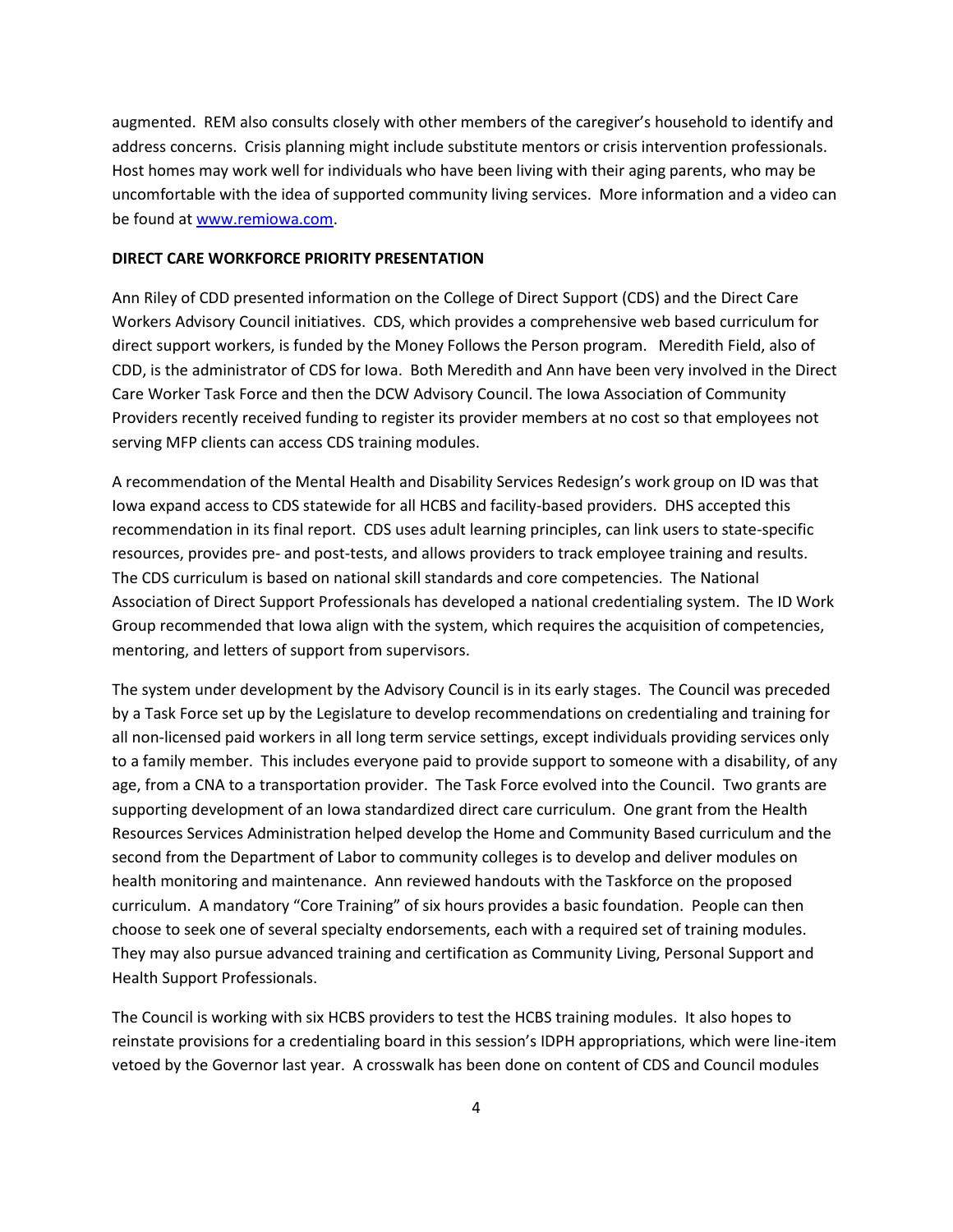and many of the core competencies are met in various lessons in CDS. Iowa's mandatory "Core Training" which introduces workers to Iowa's credentialing system and provides an overview of career settings is not in CDS but could be linked to the CDS system. Certified workers will pay \$30 every two years to be entered on a state Registry. Although current workers may be grandfathered, they would have to take the six hour orientation within two years. CDD has suggested consumer representatives on the credentialing board, but the proposed administrative rules call simply for people from the general population. Direct care workers are represented because they are viewed as the end users of the credentialing and training process, not consumers.

Paula Connolly expressed general support for the idea of credentialing and provision of a career path, but is concerned that the process will drive up the cost of care, which would hurt people currently spending up to their waiver cap. She also had practical concerns for the impact of rigorous training requirements on the supply of workers available to families who do not really need someone with that level of skill. She cited the example of her child, whose only medical need is tube feedings, but she can't find a home health agency willing to send a nurse out to do only one task. Families need greater flexibility. Ann Riley expressed the hope that IME can expand the availability of nurse delegation services, allowing nurses to train and supervise non-licensed workers assisting families in their homes. She stated that she thought the DCW Council has gradually come to understand more of what is needed in HCBS services for people with DD.

Dawn Francis expressed concerns about whether the \$30 registration fee is a burden on direct support workers. She also worried about increasing pay for workers at a time of budget constraints. Paula pointed out that under the Consumer Choice Option, individuals can set their own pay rates for direct support. Deb Johnson stated that all pay rates are frozen now. Doug Sample cited low pay as a major factor the ability to access direct support, when people make more and have more regular hours at McDonald's.

While the Council initiative does entail costs to direct support professionals who want to access training, they only have to pay if they are attending community colleges for the training. Providers can also provide the training, at no charge, if they have a certified instructor. Under the Council proposal, the six hours of training could be considered part of orientation and thus part of someone's work hours. The cost of training to providers is significant and can't be billed as a direct service. The ID Work Group recommended that the state review HCBS cost reports and find a way to compensate providers for training costs. Ann stated that there is no consensus on who should bear the costs of training, or how it is to be sustained—only on the need to professionalize the workforce. CMS is interested in the idea of financial incentives to providers to get staff trained and credentialed.

Pat Costigan noted that REM is participating in the Council pilot. He sees a positive shift from the medical model orientation towards community-based. He cautioned that any barrier to employing workers needs to be considered carefully, though. Providers are already responsible for ensuring that their employees are equipped to do the job. His concern is whether credentialing requirements would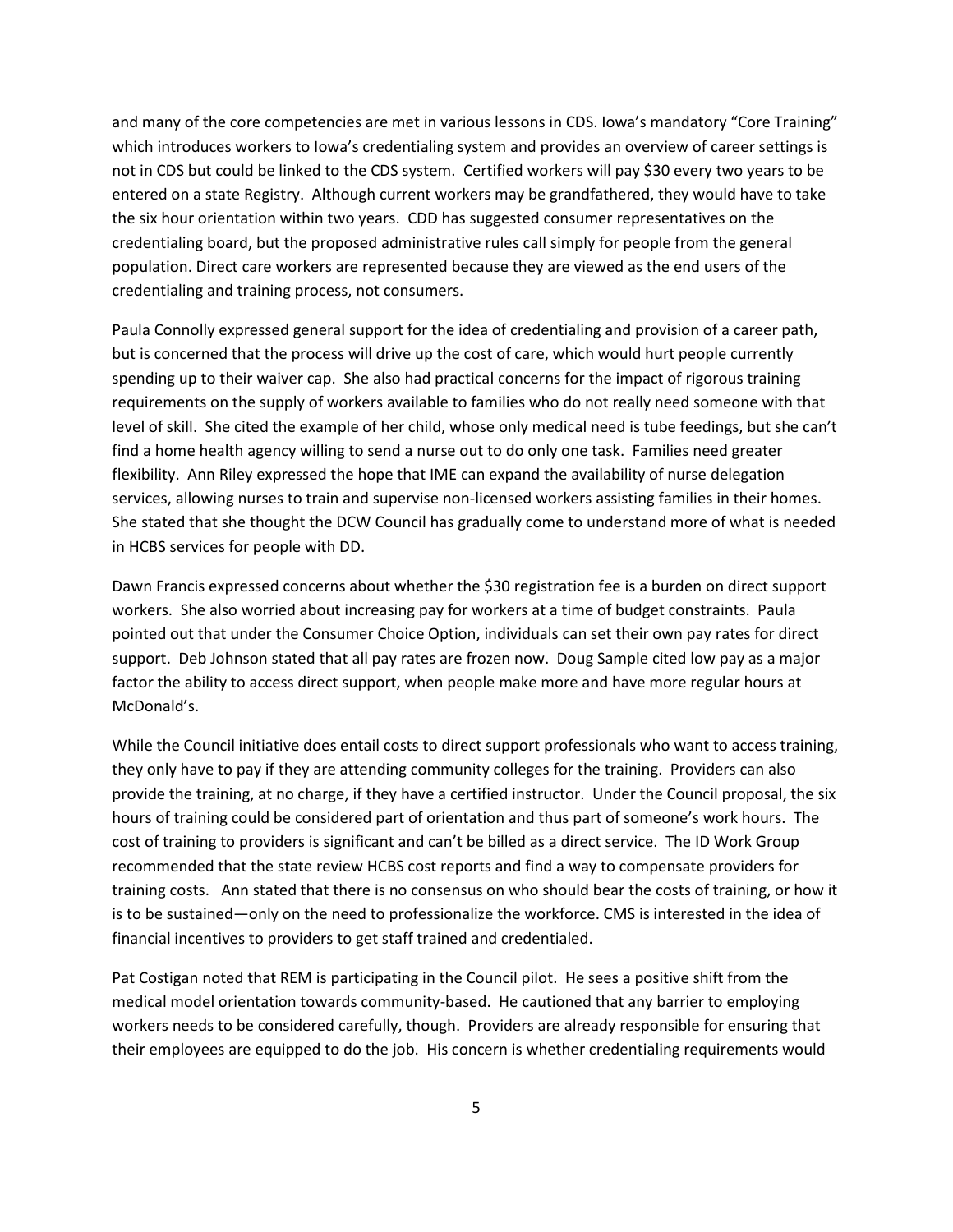make it harder for him to meet the needs of a particular service area, such as Iowa City, where REM hires a lot of students with no interest in direct support as a career.

Geoff asked if the Taskforce wanted to consider a communication to the Legislature or to the two departments. He cited as possible recommendations: 1) Increased collaboration between the departments on the two initiatives; 2) support for the redesign recommendation that providers be financially incentivized to raise competency levels; and/or 3) that funding for the proposed credentialing board be appropriated**. MOTION:** Jerry Mayes moved that the first two recommendations be conveyed. Paula Connolly supported the motion. There was further discussion. Deb Johnson stated that while there has been collaboration between DHS and IDPH, she was not certain there was a common understanding as such issues as the importance of flexibility. She had supported the compromise language exempting caregivers working for just one individual, but that was later removed from the draft administrative rules for the credentialing system.

**The motion was amended to send a letter (1) to IDPH and DHS thanking them for their efforts in workforce development, supporting enhanced collaboration, and stressing the importance of flexibility in a training and credentialing system; and (2) to the Legislature supporting the Redesign recommendation to provide financial incentives to providers to raise staff competencies and increase compensation for direct support staff. The motion carried unanimously.**

Deb Johnson, IME, stated that we need to pay attention to recent action by the Office of the Inspector General in New Jersey, requiring that CMS be reimbursed \$145 million in Medicaid funds for inadequate documentation of direct care services, failure to secure prior authorization, and lack of nursing supervision. Ann Riley pointed out that CDS has a training module on documentation responsibilities and specific links can be added to Iowa requirements. A general overview of the worker's role and responsibilities regarding documentation is also addressed in one of the modules for credentialing.

Terry Cunningham said that consumers, as end users of direct care, have a different perspective, and are acutely aware that many workers are part time and will quit if compliance with the mandates becomes too hard and the pay too low. He fears that those who *are* willing may be very undesirable characters. He believes that if direct care workers are professionals, they will be willing to pay for their initial training.

### **BOARD COMPOSITION AND OFFICERS**

Geoff stated that currently the bylaws state that 50% of the board must be people who are not state employees or providers of long term supports/services. They put no term limits on members, contrary to the general practice of consumer organizations. Alice Holdiman stated that this was dealt with in the last discussion of the bylaws, but there is no record of final action on proposed revisions. She said this should be referred back to the Bylaws Committee. She suggested that a member could serve a maximum of two three-year terms, and then would have to leave the board for at least a year. Geoff suggested this be considered a first "reading" of a recommendation like that, but Alice said it could not be retroactive and thus would not affect the March election. Dawn said such an action needs to be on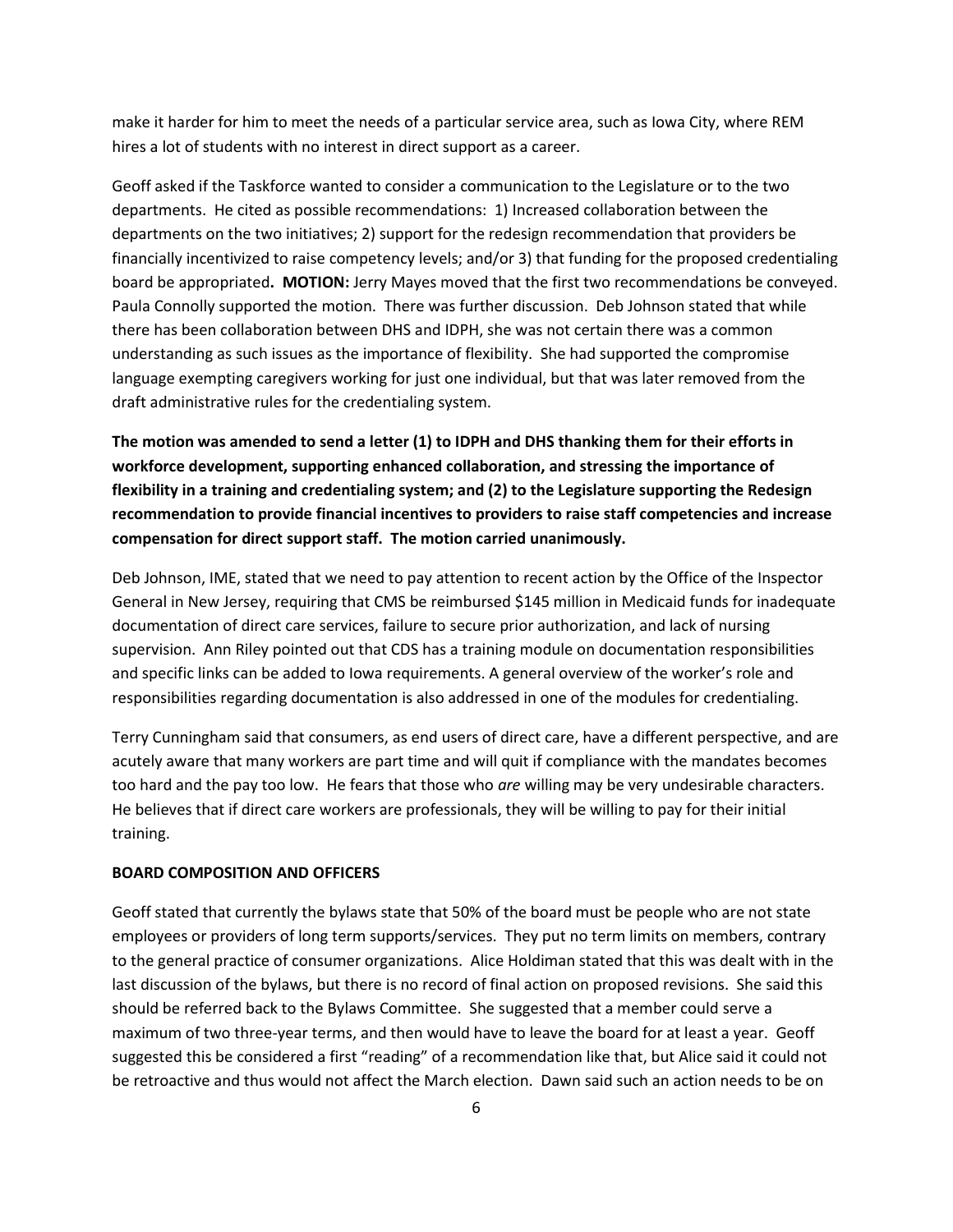the agenda anyway. **Geoff said he will put the item on the March agenda and ask the Bylaws Committee for recommendations.**

#### **PROPOSAL FOR OCTF TO ACT AS MONITORING BODY FOR MHDS REDESIGN**

Jerry Mayes has spoken to Senator Jack Hatch and Representative Renee Schulte about the Taskforce assuming the role of monitoring the mental health and disability service redesign implementation in Iowa. He stated his belief that the legislators are interested in the Taskforce taking on this role, and Senator Hatch has raised the possibility of a small appropriation to provide support. **Jerry will get more information on this and bring it to the Executive Committee.** Dawn asked that more detail be provided on what their expectations of the Taskforce would be, since members would have very limited time to devote to this. Paula suggested that the funds could be used to provide staff support. Geoff stated that the final decision on whether to take this on would be up to the Taskforce.

#### **UPDATE ON DHS OLMSTEAD PLAN AND MHDS REDESIGN EFFORTS**

MHDS Administrator Rick Shults stated that the redesign process is moving quickly. He and DHS Director Palmer spoke to the Legislative Human Services Committee on the first day of session. One third of the 21 members have been actively involved in redesign discussions but two thirds have not. He believes it's important to communicate that we are not moving forward with redesign because we don't support the people who have been doing good work in the current system, but rather we're trying to give them the tools they need. We also need to move from 99 different systems to a statewide system.

Although the process is often referred to as "mental health redesign," it is really "mental health and disability redesign." The vast majority of spending (most of which is Title 19) is on people with disabilities and brain injury, though a much small amount goes to people with brain injury. Medicaid provides 61% of the funding in the system, and Iowa has to provide match funding for Medicaid before it does anything else. This means that in the short term there will be a huge drop in funding for non-Medicaid services. We need to develop a rational financing system.

This process is not just about money but also about redesigning and realigning services to achieve greater efficiency. For example, there is a lot of "transactional friction" in the handling of the State Payments Program, as revenues are generated at the county level, conveyed to the state and then reconveyed to the counties. This wastes time and money. Redesign will result in health homes for children, making it more feasible to bring them home from out of state, the development of a crisis and sub-acute service system, more peer support, positive behavioral supports, improvements in the mental health commitment process, including pre-screening, etc. Redesign will be consistent with *Olmstead* principles. The three key areas are regional management, services and funding.

Teresa Bomhoff pointed to the difference between the Governor's budget recommendation for state fiscal year 2013 of a \$20 million increase in services and the \$42 million recommended in the redesign report. Rick stated that this will be resolved in the Legislature. The Senate Human Services Committee meets the following week, and a joint House/Senate committee on redesign will be meeting on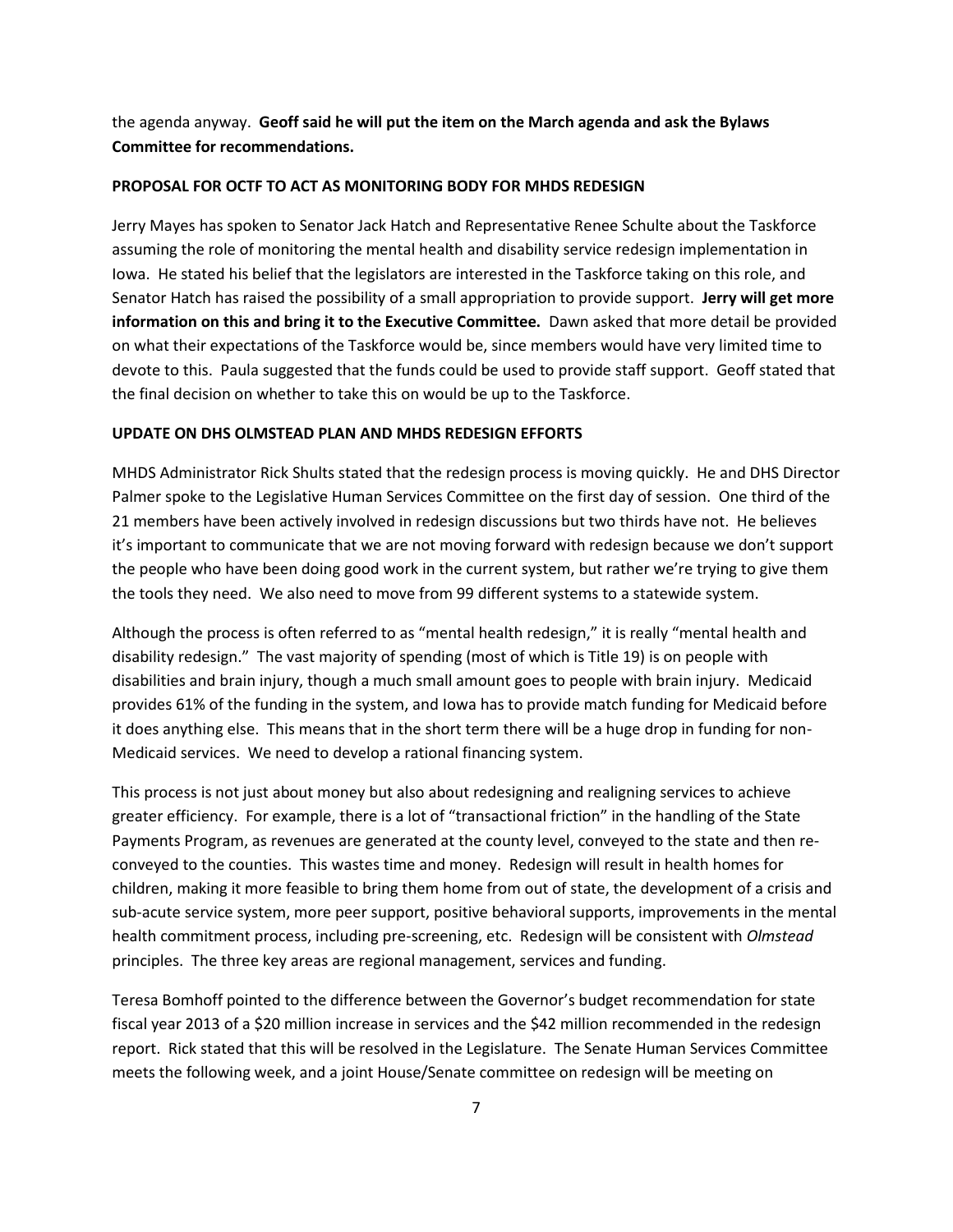Thursdays at 7:30 am. OTF members can check the Legislature's web site for more information. Rick pointed out that the redesign process has to be done incrementally.

Although DHS is still internally checking its financing data, he projects that \$30 million can be generated for redesign through:

- State General Fund: \$17.75 million
- Balancing Incentive Program: 11.25 million
- Magellan Claims Recovery: 1.0 million
- One-time CHIP contingency: \_\_\_\_\_\_\_\_\_5 million

\$30.5 million

The Balancing Incentive Program (BIPP) offered by CMS provides states with an enhanced federal Medicaid match if they change policies and practices in order to shift spending away from institutional services and towards HCBS. The current spending ratio in Iowa for HCBS is about 40%, but Rick expects a continuing upward trend.

The additional funds would be spent as follows:

| $\bullet$ | State assumption of some county spending on Title 19:   | \$26.1 million |  |
|-----------|---------------------------------------------------------|----------------|--|
| $\bullet$ | Standardized functional assessments:                    | 3.0 million    |  |
|           | • Technical assistance to regional management entities: | .5 million     |  |
|           | • Health homes for children (at 90% federal match):     | .5 million     |  |
|           | • Limited staffing for Redesign/other admin costs:      | .4 million     |  |
|           |                                                         | \$30.1 million |  |

The state would take over county responsibilities for the non-federal match for Medicaid and for 88% of the funding responsibilities they have for community ICF/MR placements. Counties will be responsible for all match for State Resource Center placements. The high expense associated with this will serve as a disincentive for such placements. Counties will thus retain \$26.1 million in property tax revenues, which can also be used for non-Medicaid services, and to serve people not eligible for Medicaid.

The functional assessment to be used for people with intellectual disabilities is the Supports Intensity Scale (SIS), and for people with mental illness, the LOCUS. A tool for BI has not yet been identified.

Teresa Bomhoff repeated her concerns about how far short this falls from the Redesign recommendations of \$42 million, stating that advocates have always been worried that a state takeover of system expenditures will result in cuts in services. Rick acknowledged the funding gap, but stated that the Governor has to submit a balanced budget. Without the state contribution the gap would be even bigger. Some county participation in financing is still needed. The state does not propose adding new services until 2014, with the exception of health homes. There is a concern in FY 2013 for people and services that aren't Medicaid eligible. Implementation of healthcare reform in 2014 will expand Medicaid eligibility. In addition, implementation of the BIPP should lead to reduced reliance on institutional placements and save money. Deb Johnson commented that the Legislature has also appropriated \$5 million to eliminate waiver waiting lists in FY '13.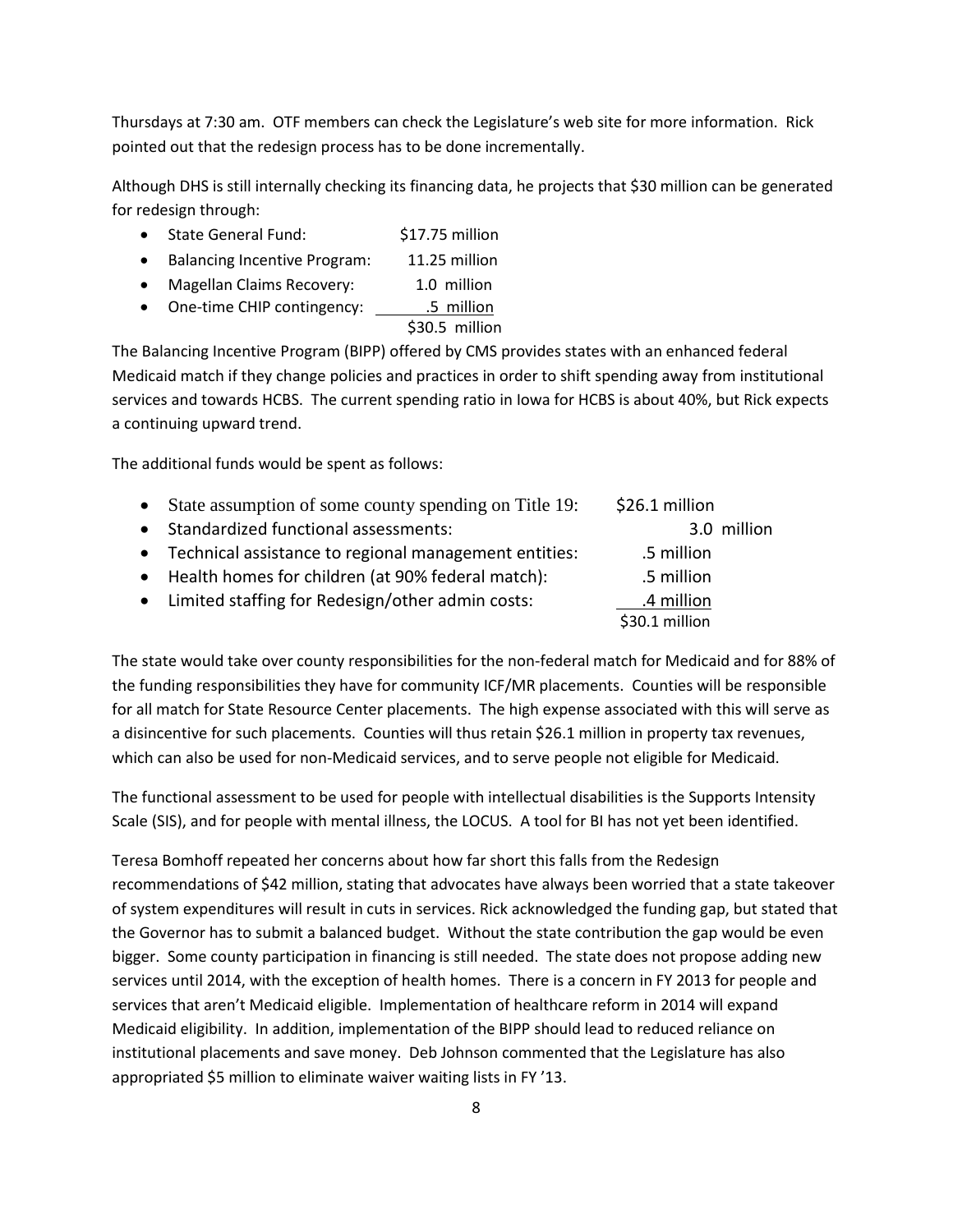Todd Lange asked what the department's vision is for incorporating individuals and families in the service system, e.g., through peer support services. Rick said that peer support has an important role to play in addressing workforce shortages. Jerry asked if part of the \$400,000 in administrative expenses could be used for data collection, and Rick said this was the case. Geoff said that the Brain Injury Work Group had tried to communicate its service priorities clearly but that this had apparently not happened. Rick stated that the report may not have been specific enough on some points.

Theresa Armstrong provided the update on implementation of Iowa's Olmstead Plan for Mental Health and Disability Services. The handout had been distributed to the MHDS Commission in December in fulfillment of the requirement in Code that MHDS provide them with an annual update on implementation of the State Plan. (The Olmstead Plan is that State Plan.) Theresa said that Redesign was able to build on the good work of the Taskforce and others on the Olmstead Plan.

Theresa touched briefly on some of the major topics in the update, such as Preadmission Screening and Resident Review (PASRR) implementation. CMS is pleased with Iowa's progress in implementing Level II screenings under PASRR, which determines whether a prospective nursing home placement of an individual with ID or mental illness is appropriate. Implementation by the contractor, Ascend, lead to the conclusion that Level I screening would be more effective if it is done by hospitals prior to discharge rather than by the nursing homes**. PASRR will be discussed at the next Taskforce meeting.** 

Children's systems of care are being advanced through a Request for Proposal (RFP), which will be funding projects in Cerro Gordo and Linn Counties. The RFP was designed on the basis of the work of the Redesign Children's System Work Group. Teresa Bomhoff asked if the effort to build the capacity of primary care physicians to address the mental health needs of children would be extended to adults. Theresa Armstrong responded that this is the hope eventually.

Dawn Francis asked about whether the controversy regarding the move to competitive employment for people with disabilities had been resolved. Theresa said it had not, but that *Olmstead* principles support competitive employment, and so does DHS. Deb Johnson said that there are numerous employment initiatives underway in Iowa, and efforts are underway to get all entities involved in a collaborative effort to push competitive employment. Although this is a very high priority, it will take time to achieve the changes needed**. This will be on the agenda of the next Taskforce meeting.**

Geoff stated that Olmstead implementation and Redesign implementation are not synonymous and that after Redesign is complete there will still be work to do on Olmstead. Theresa stated that Redesign is a vehicle for moving Olmstead forward. It was agreed that the Taskforce needs to decide what outcomes it wants to track, decide on baseline data and project what milestones need to be achieved over time. Rick stated that there is a short and long term component to improving data collection and outcomes reporting. MHDS will start with the data currently being collected, to develop dashboard indicators. The data are disappointingly scarce, and there's a problem with accuracy, but it will be put out in a report, acknowledging its flaws, in order to begin to improve.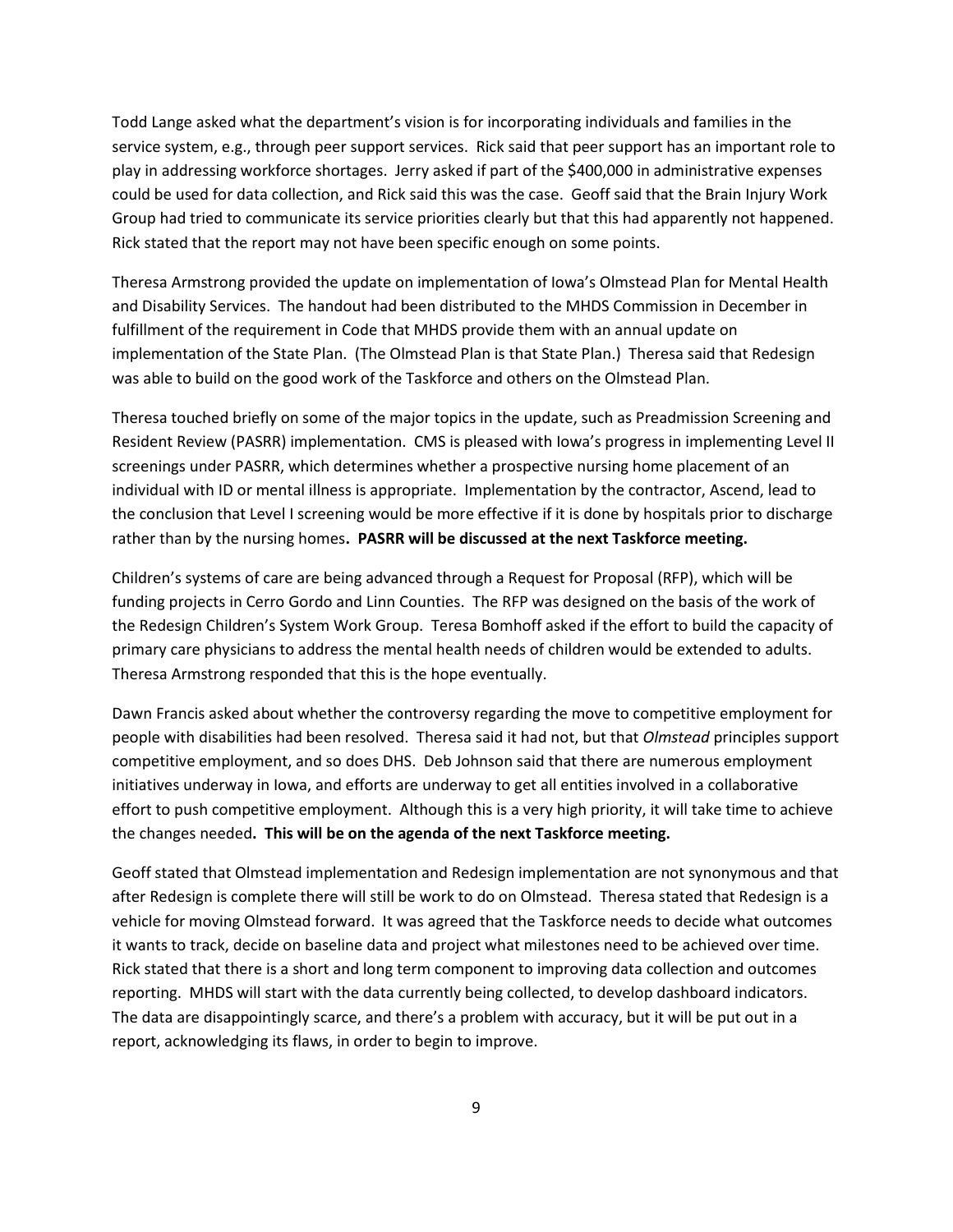In the long term, MHDS will be putting a group together (which will include a representative of the Olmstead Taskforce) to work on data and outcomes, to produce something meaningful and reflective of people's lives both quantitatively and qualitatively. What is important is to make the system as efficient and genuinely useful as possible. **Geoff pledged the support of the Taskforce for this effort.** Bob Bacon pointed out that in the 2011 Department of Justice technical assistance paper on Olmstead compliance, data is noted as an essential component, to show progress in ensuring choice.

#### **MAINTAINING THE OLMSTEAD FOCUS ACROSS STATE GOVERNMENT**

Geoff reminded Taskforce members of DHS Director Palmer's statement at a recent Taskforce meeting that he would like to ask the Governor's Office to send a representative to Taskforce meetings, as a way of promoting Olmstead compliance as an inter-agency responsibility within the Executive Branch. Liz O'Hara has provided him with a table showing that almost all of the agencies listed in Governor Vilsack's Executive Order 27 conducted self-assessments and developed strategic action plans to eliminate any barriers to community living presented by some aspect of their policies or programs. These documents were drawn up as far back as 2004, however. **Geoff said he intended to follow up in future Taskforce meetings by asking individual agencies to present reports on their progress in eliminating barriers.**

#### **STATE AGENCY REPORTS**

Iowa Finance Authority – Terry Rosonke stated that the communication to IFA by the Taskforce regarding the removal of incentives for 100% accessible units in the 2012 Qualified Allocation Plan for low income housing tax credits (LIHTC) had been effective in restoring at least some of the scoring point incentives. Proposed projects which are to be 25% accessible (as defined by chapter 11 of the National Building Code) will get an extra 5 points, those which are 50%, 10 points, and those which are 75% will get 15 points. There has been a problem with developers not telling architects about these pledges in their applications, so IFA now requires an architect's acknowledgement of the commitment.

Terri reported on the emergence of another problem. The boarding home registration law passed in response to the Atalissa situation (where men with ID who were working at a turkey processing plant were housed in substandard conditions) seems to have led to a reduction in the number of LIHTC proposals targeted at people with disabilities. Developers are reluctant to develop projects which must then be registered as a boarding home, because of the additional responsibilities they assume for the welfare of residents. Attorneys and accountants also fear that the projects will be designated a licensed healthcare facility by the IRS. IFA had sought unsuccessfully to exempt LIHTC projects from the law. IFA is seeing a major shift to other special needs populations such as victims of domestic violence. The Department of Inspections and Appeals obtains certifications that property owners/managers understand the boarding home law and requirements, but DIA is not doing inspections.

This year's round of applications, which are due February 3, may demonstrate the full impact of the boarding home law. Thus far, all applications for special needs populations have been for victims of domestic violence. **Geoff stated that this should be on the agenda for the next meeting.**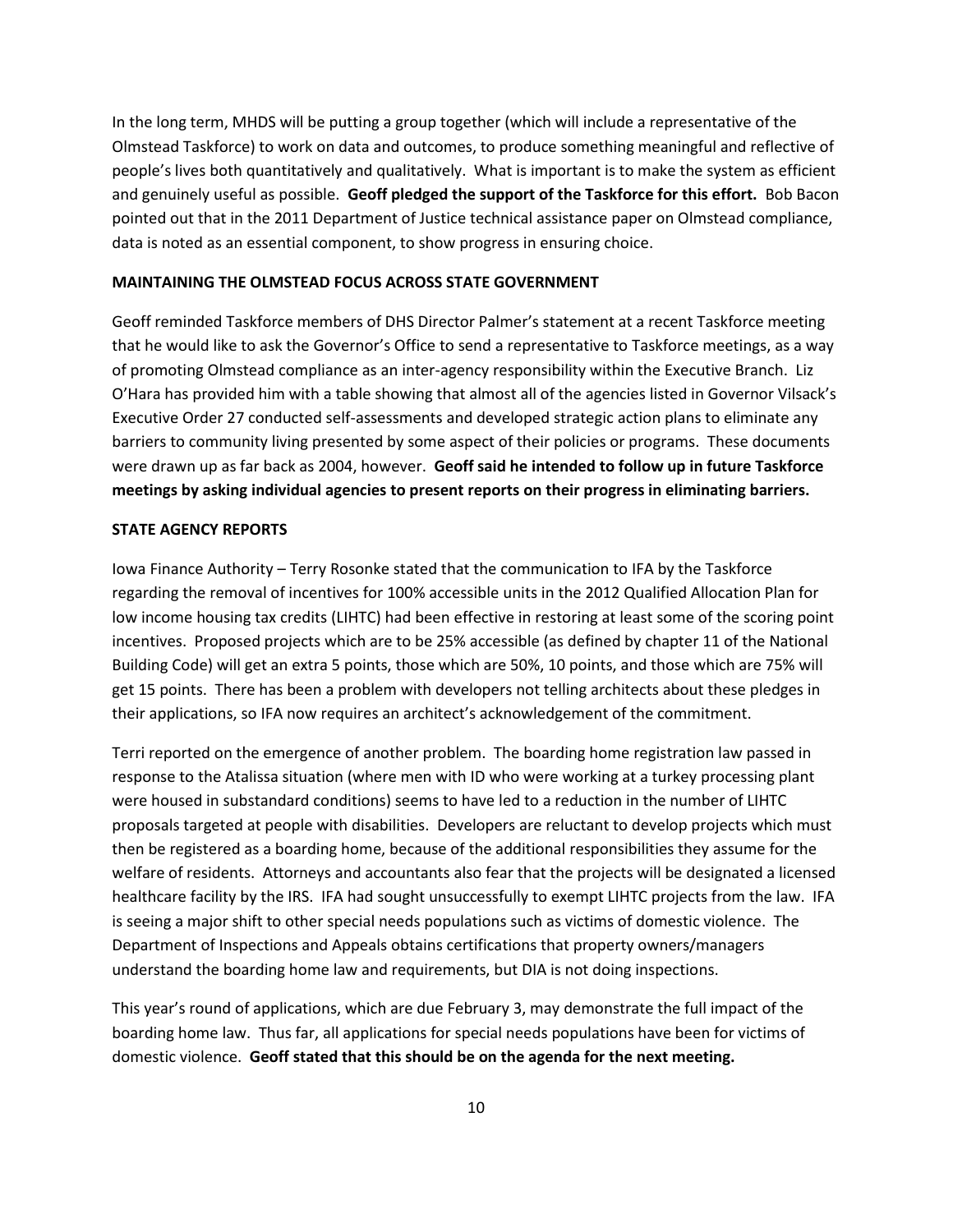Terri stated that the HOME program, often used to fund affordable housing for people with disabilities, has had a 38% cut at the federal level. IFA can offset these cuts with state funding. Flat funding has been proposed for Iowa's HCBS Rent Subsidy Program. The Housing Trust Fund is targeted for a cut from \$3 million to \$2 million. Terri also noted that the Des Moines Public Housing Authority's annual plan will again be posted soon. Terri also said that if the Taskforce is interested in promoting universal design, as opposed to handicapped accessibility as a criterion for grant proposals, they can send comments to the IFA Board. Ann Riley said that training is available for developers interested in universal design.

Department of Public Safety - Ljerka Vasiljevic, representative to the Taskforce, stated that she was not clear what the Taskforce wanted to hear from her department. She went on to say that Terri's citation of the National Building Code for the definition of accessibility did not mesh with state law. She also commented that all Iowa developers know what universal design is, but are afraid to employ those principles for fear of costs. They think they can sell marble countertops but not accessibility features. Iowa Administrative Code gives the Fire Marshall authority to set standards for buildings of four or more units. All units have to be adaptable, and a portion has to be accessible. **Geoff commented that this was exactly why Public Safety is represented on the Task Force, and asked her to get with Terri and bring a report back to the Taskforce.**

Department on Aging (IDA) - Joe Sample reported that IDA has drafted a bill to bring redesign of the area agencies on aging network in line with federal law. IDA expects to issue a Request for Applications in February, and to have AAA service areas in place by July  $1<sup>st</sup>$ . Work is continuing on integration of the I-4A, COMPASS and 2-2-1 data bases. A committee is trying to determine what is needed in the data "file cabinet" from the perspective of the users, as well as the needs of partners. Then they will discuss financial support, marketing and sustainability. IDA is also working with The Arc to revive the Lifespan Respite Coalition. Casey Westhoff is playing a lead role. The concept is not just expanding the populations to be served but also to extend services across the lifespan. Casey stated that the coalition has to be put together before the end of February, and a meeting is scheduled on February 24<sup>th</sup>. Thirty states already have lifespan respite programs, and advocates want to bring one to Iowa.

Department of Public Health – Karin Ford had no report.

Iowa Workforce Development – Doug Keast reported that IWD is becoming smaller as an agency. IWD has been working to develop its virtual access points for job seekers, which has spurred development of new partnerships in the state, as other organizations serve as virtual access points. This is appropriate because helping people get jobs is not just IWD's responsibility. There are now 16 integrated workforce centers, down from 60. Their work plans lay out how they will serve all who come through their doors, and not just make referrals to other agencies. Doug serves on the Iowa Transportation Coordination Council, due to the importance of transportation to people who need services and who need to get to work**. He suggested that an ITCC representative be invited to present to the Taskforce**. Angie O'Brien is the Statewide Mobility Manager. The program helps transit-dependent individuals with problemsolving. IWD would like to draw them into the effort to get to work.